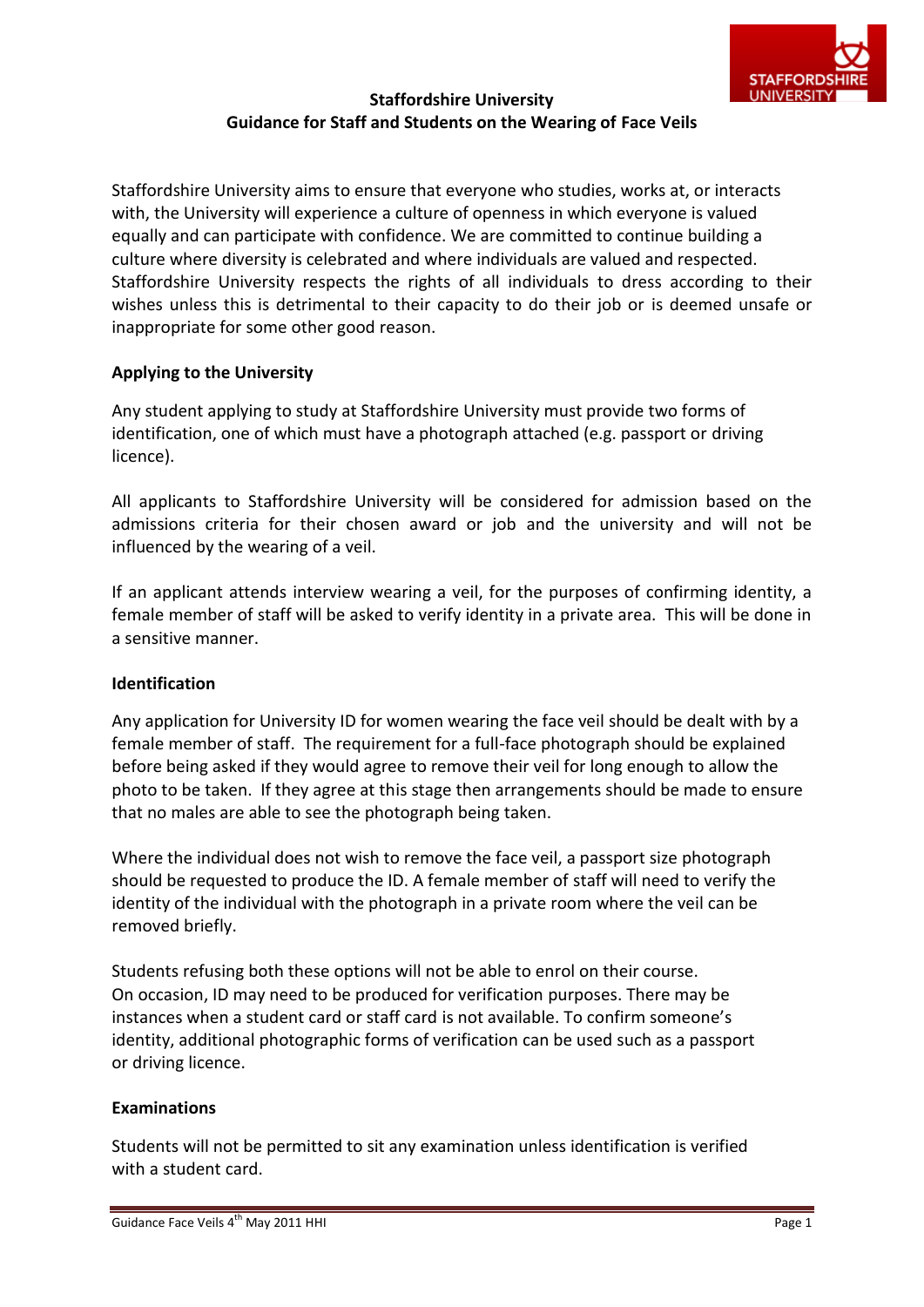If an ID card is available and the individual is wearing a face veil, there are two options available in order to confirm identity:-

- Option 1 A female member of staff can accompany the individual to a private room where she can be asked to show her face.
- Option 2 If no female member of staff is available then an alternative and additional form of identification should be shown, such as an official document or card e.g. credit or debit card, driving licence.

# **Placements**

Some of our awards students will be required to attend other venues or locations as part of their training. Placement providers are required to comply with equality legislation and good practice guidance. Wherever possible, care will be taken to ensure these placements are as comfortable as possible for all students. Students wearing veils must be prepared to attend a placement in a mixed gender environment. The university cannot guarantee finding a placement where the wearing of veils is the norm and indeed, when on placement students must be prepared to comply with the dress code. For example, some schools may have a policy on trainee teachers wearing the full veil. If students are not prepared to follow the policy of the placement provider they may in some instances be unable to complete the award.

If a student who wears a full veil is accepted on any of our awards where placements are involved, the university will make reasonable efforts to find a placement within our usual partnership arrangements. Should the university find it difficult to place a student who wears the full veil within the usual placement area, the student may suggest an alternative in order to fulfil the placement requirements. The student would be expected to meet any additional costs incurred by either the student or the university. Any such placement would need to be offered to the university in good time to allow for the formal placement approval process to be carried out by the university.

Students are encouraged to contact the award office at any point before or after an application / acceptance to discuss any concerns or queries.

## **Health and Safety**

Appropriate Health and Safety provision may result in the request for the veil to be removed. This may be the case in some workshop areas. However, sensitivity will be used and the issue will be discussed with the student or member of staff before implementation. The individual will be asked for suggestions to overcome any issues that may be raised by this.

Further information and support relating to this guidance can be obtained from Hifsa Haroon-Iqbal Student Diversity Officer on extension 4610 or by emailing h.h.iqbal@staffs.ac.uk